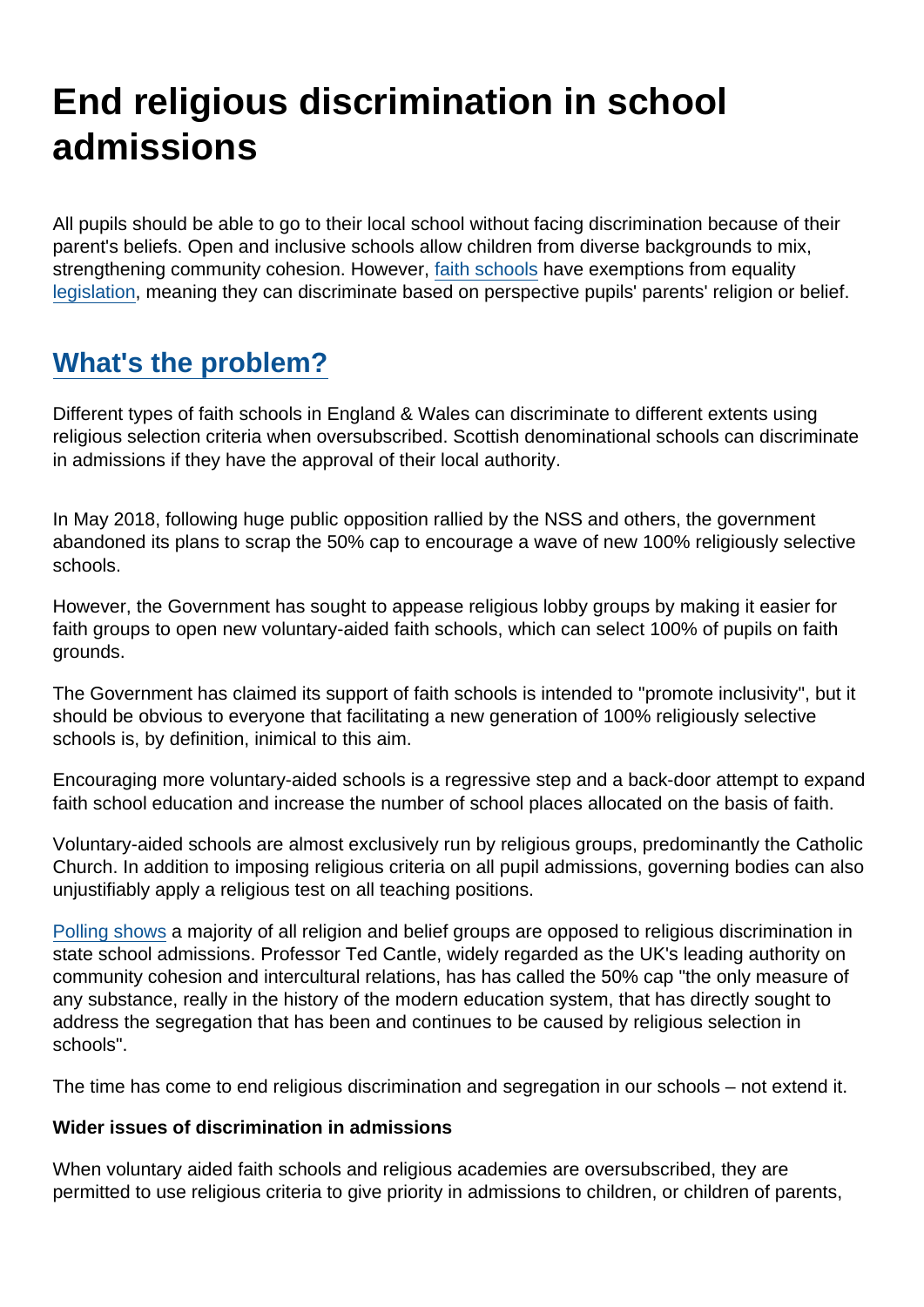who practice a particular religion. In many cases schools will require evidence of baptism or religious practice from a minister of religion.

We advocate for an end to the exemption from equality law that permits state funded 'faith schools' to religiously select children in this way.

Such admissions arrangements disadvantage local children whose parents are non-religious or of a different religion to the school's religious designation. Many parents find that because of their lack of religious belief, they are unable to send their children to their local state school, which is often the most appropriate school for their needs.

There is also strong evidence to suggest that the discriminatory admissions arrangements operated by some schools, in addition to being unfair, encourage social segregation and impede community cohesion.

Religious selection in schools is discriminatory, entrenches religious segregation in wider society, and often leads to ethnic and socio-economic segregation too.

In a society as diverse as ours, rather than facilitating segregation along religious lines, the Government should be doing everything it can to ensure that children of all faiths and none are educated together in inclusive schools.

## [What are we doing?](https://www.secularism.org.uk/faith-schools/admissions.html#e-202183-a)

We work to end religious discrimination in school admissions. We publicise the effects that faithbased admissions to state schools has on discrimination, social selection and segregation. We challenge schools when their faith based admissions go beyond the level of discrimination permitted by the law.

- We were one of the leading organisations challenging the Government's proposals to scrap the 50% cap on faith based admissions to free schools, which resulted in the government abandoning this proposal in May 2018.See our [Submission To DFE Schools That Work For](https://www.secularism.org.uk/uploads/submission-to-dfe-schools-that-work-for-everyone-consultation-6.pdf) [Everyone Consultation](https://www.secularism.org.uk/uploads/submission-to-dfe-schools-that-work-for-everyone-consultation-6.pdf) and related news below.
- We regularly advise parents who are experiencing difficulties dealing with discrimination in school admissions. If you are experiencing these issues and would like support, [please get in](https://www.secularism.org.uk/advice.html) [touch](https://www.secularism.org.uk/advice.html).
- In April 2020 we [submitted evidence](https://www.secularism.org.uk/uploads/comprehensively-fair-nss-consultation-response.pdf?v=1587731899) to "Comprehensively Fair", a consultation by the Sutton Trust. Our submission focused on the plethora of evidence that religiously selective admissions contribute to social-economic inequality and the ancillary social benefits of ending the practice
- We play a prominent role in the ongoing national debate over the role of ending religious discrimination in school admissions.
- We regularly lobby MPs and decision makers to promote our vision for a secular and inclusive education system
- We provide support and advice for parents who are experiencing difficulties regarding faith schools, from issues regarding admissions to problems with RE and collective worship. If you're having issues related to religion in schools and would like our support, [please contact](https://www.secularism.org.uk/advice.html) [us.](https://www.secularism.org.uk/advice.html)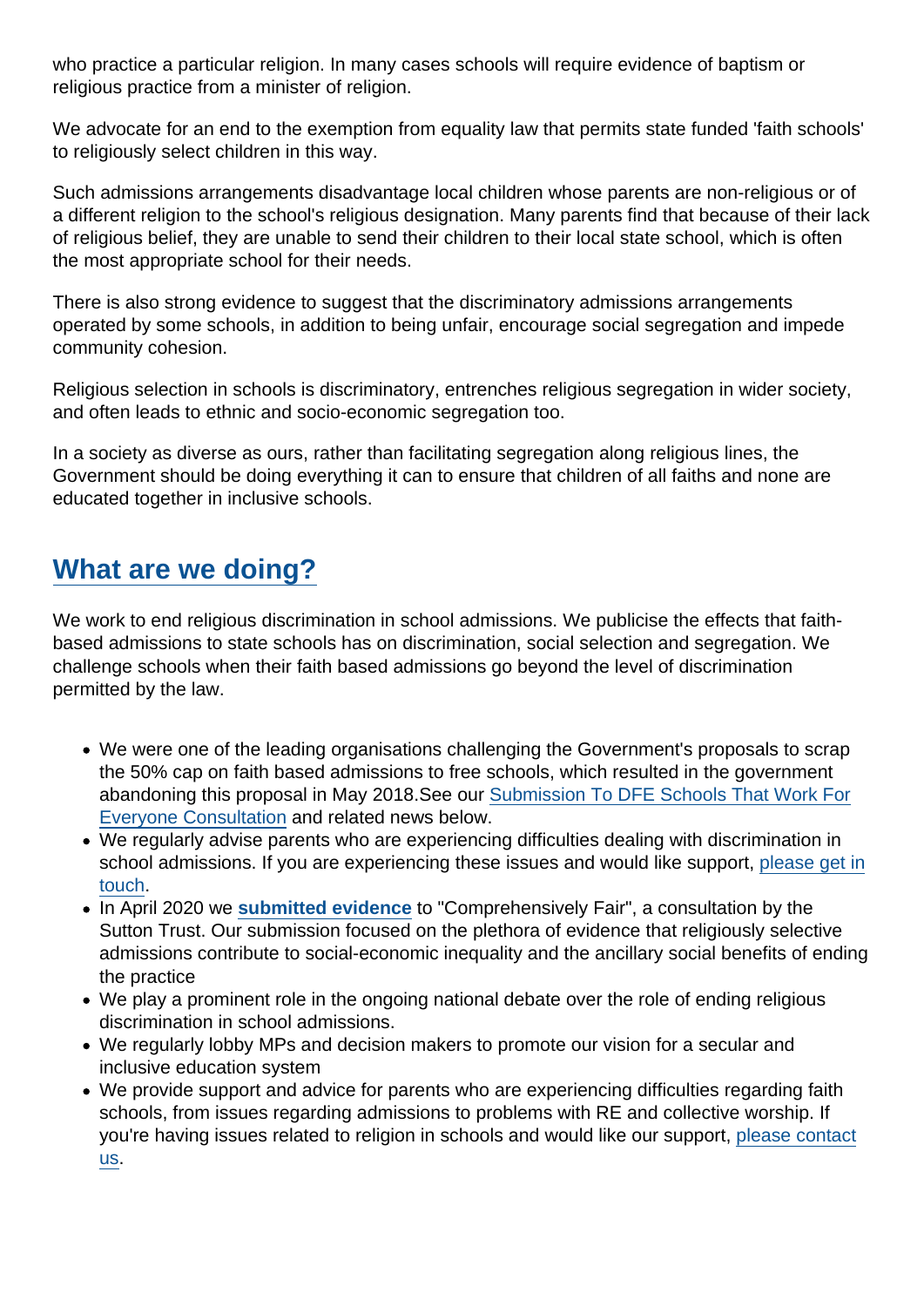| What you can do: |  |  |
|------------------|--|--|
|------------------|--|--|

#### \* Required Field

| Let us know if you support this campaign                                                                                      |
|-------------------------------------------------------------------------------------------------------------------------------|
| Messages of support help inform our future work on this issue.                                                                |
|                                                                                                                               |
| Name*:                                                                                                                        |
| Email*:                                                                                                                       |
| Your message of support:                                                                                                      |
|                                                                                                                               |
| Please leave a message of support for the campaign. Responses may be used in accordance<br>with our supporter comment policy. |
| Postcode:                                                                                                                     |
| Would you like to join our newsletter to be kept up to date with this and our other campaigns?<br>$\&$ Yes                    |
| Do you want to receive local updates based on your postcode?<br>$8y_{es}$                                                     |
| Count me in Reset<br>Reset                                                                                                    |

#### Supporter comments

This campaign deserves far more widespread support.

#### John from CARDIFF

"It's a fact that there are many different religions as well as non-religions in our society. I believe that educating children of different religions together will help to reduce conflict between religions. Please keep the 50% cap. Thank you."

#### Margaret

[More supporter comments >>>](https://www.secularism.org.uk/faith-schools/admissions-comments.html)

#### Write to your MP

Ask your MP to help end religious discrimination in school admissions.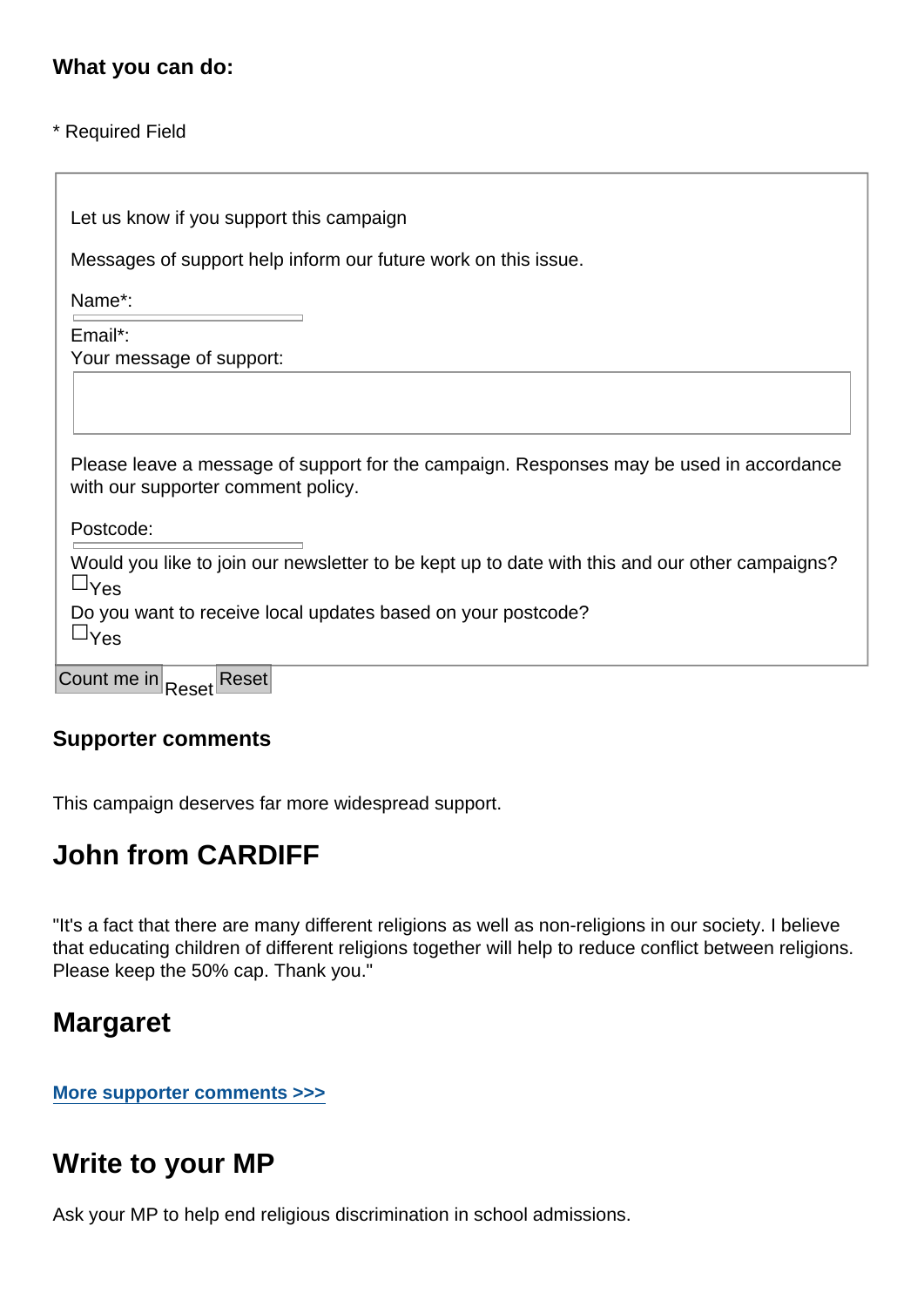[Enter Postcode:](https://twitter.com/intent/tweet?url=https://www.secularism.org.uk/faith-schools/end-pupil-discrimination.html&text=No+child+should+face+discrimination+for+their+parents)

Find my MP

[Other representatives](https://www.secularism.org.uk/write-to-your-mp.html)

We also have template letters to write to your Members of the Scottish or Welsh Parliaments or Northern Ireland Legislative Assembly.

No child should face discrimination for their parents' religion or belief. Join me in supporting an end to religious discrimination in school admissions. Click to tweet

### **Share**

You can use the share buttons on the right to share this campaigns page with your social networks. Help show the importance of this campaign by sharing your story.

• [Share your story](https://www.secularism.org.uk/stories.html)

### Parents, pupils, and teachers: need advice?

Are you having issues with religious discrimination in school admissions? A lot of our casework is responding to people who need advice. In addition to the information below, please feel free to:

- [Visit our advice page](https://www.secularism.org.uk/advice.html)
- [Get in touch](https://www.secularism.org.uk/contact.html)

More information

# [Public opinion](https://www.secularism.org.uk/faith-schools/admissions.html#e-202182-a)

Despite being widespread, religiously discriminatory admissions are incredibly unpopular, including across all religion and belief groups. The academic consensus is clear that religious selection encourages social segregation, economic selection, explains performance differences between schools and undermines community cohesion.

In a 2018 poll by Censuswide just 17% of respondents said they agreed with the statement: "Publicly funded schools should be able to select pupils on the grounds of their religious beliefs". This compares to the 13% of the public who think state schools should be able to select pupils on the basis of their parents' political views.

One of education's most powerful features is the ability to bring people together and to open opportunities for our children, no matter their background. What sort of message do our schools send to children when they discriminate based on religion? An inclusive education system today is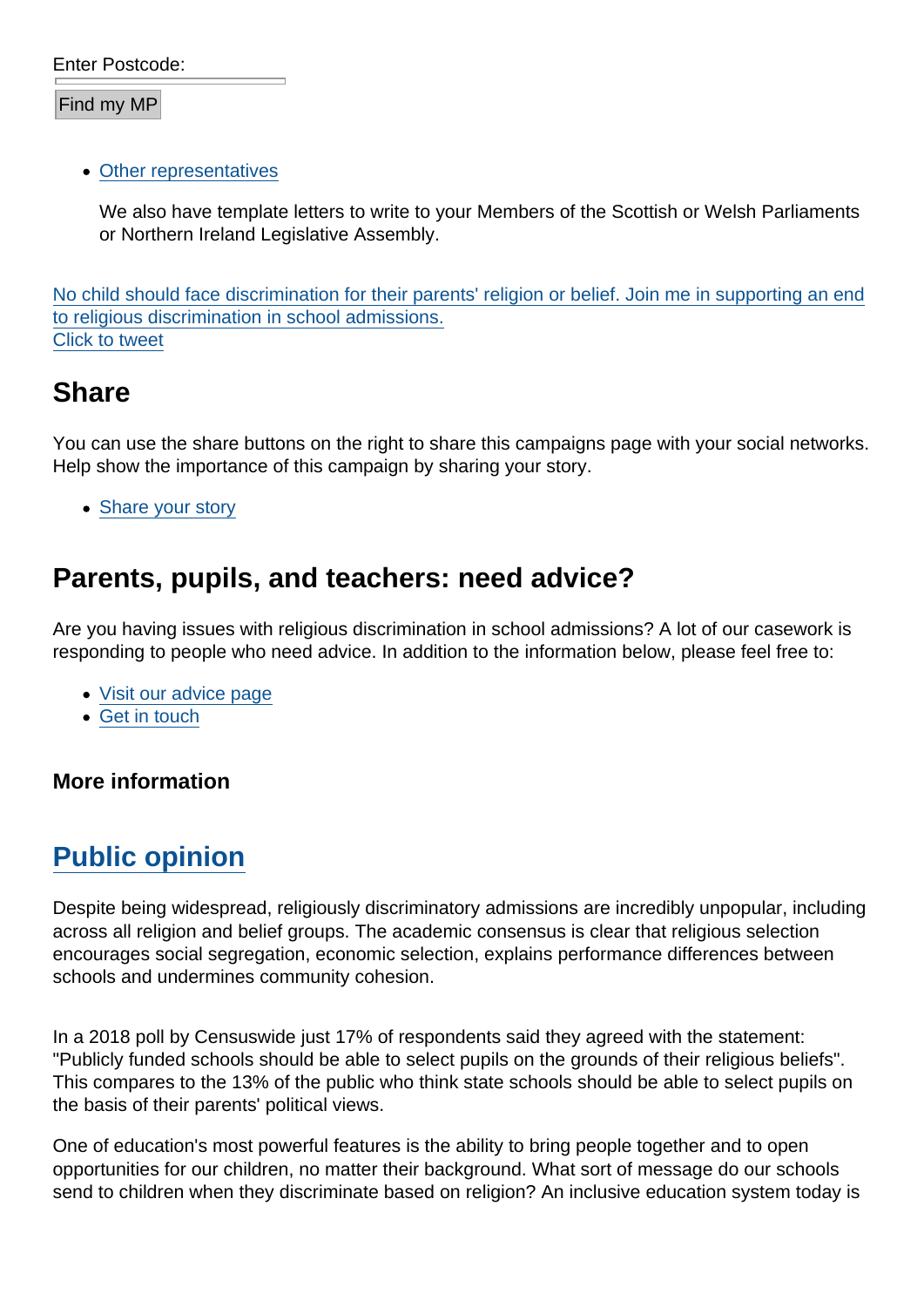the best chance we have of creating an inclusive society tomorrow.

Since 2010, new academies and free schools with a religious character have had a 50% limit on the amount of places they can allocate based on faith i.e. 50% of places must be equally open to all pupils regardless of their religious background. While not perfect, the cap is the only tangible action the Government has taken to tackle to discrimination and segregation wrought by faith schools.

Following vigorous opposition from a large number of groups and individuals including the National Secular Society, proposals to scrap the 50% cap have been abandoned. However, the government is still supporting the development of new discriminatory schools by making it easier for faith groups to open new voluntary-aided faith schools, which can select 100% of pupils on faith grounds.

A secular approach to school admissions would create a more inclusive education system that values and caters for all pupils equally.

#### • [Campaign briefing](https://www.secularism.org.uk/faith-schools/admissions-briefing.html)

Read and share our campaign briefing on ending religious discrimination in school admissions.

[Read More](https://www.secularism.org.uk/faith-schools/admissions-briefing.html)

[Only 17% of the public and 18% of teachers think schools should practice religious selection](https://www.secularism.org.uk/data#schooladstat) [in admissions.](https://www.secularism.org.uk/data#schooladstat)

Check out our range of statistics on religiously selective school admissions.

[Submission To DFE Schools That Work For Everyone Consultation](https://www.secularism.org.uk/uploads/submission-to-dfe-schools-that-work-for-everyone-consultation-6.pdf?v=1499095318) (PDF, 403 Kb)

NSS response to the Government's 2016 consultation on scrapping the 50% on religious discrimination in Free School admissions.

[Majority Of All Religious And Belief Groups Oppose Religious Selection In School Admissions](https://www.secularism.org.uk/uploads/majority-of-all-religious-and-belief-groups-oppose-religious-selection-in-school-admissions-17.pdf?v=1499095241) (PDF, 250 Kb)

In November 2016 a Populus poll commissioned by the Accord Coalition and the British Humanist Association questioned voters and found overwhelming opposition to selection by faith, including among all religion and belief groups.

[Faith-shaped holes: How religious privilege is undermining equality law](https://www.secularism.org.uk/defend-equality-laws/faith-shaped-holes-how-religious.html)

This 2020 report highlights how exceptions in the Equality Act 2010 enable religious discrimination at schools.

[Read More](https://www.secularism.org.uk/defend-equality-laws/faith-shaped-holes-how-religious.html)